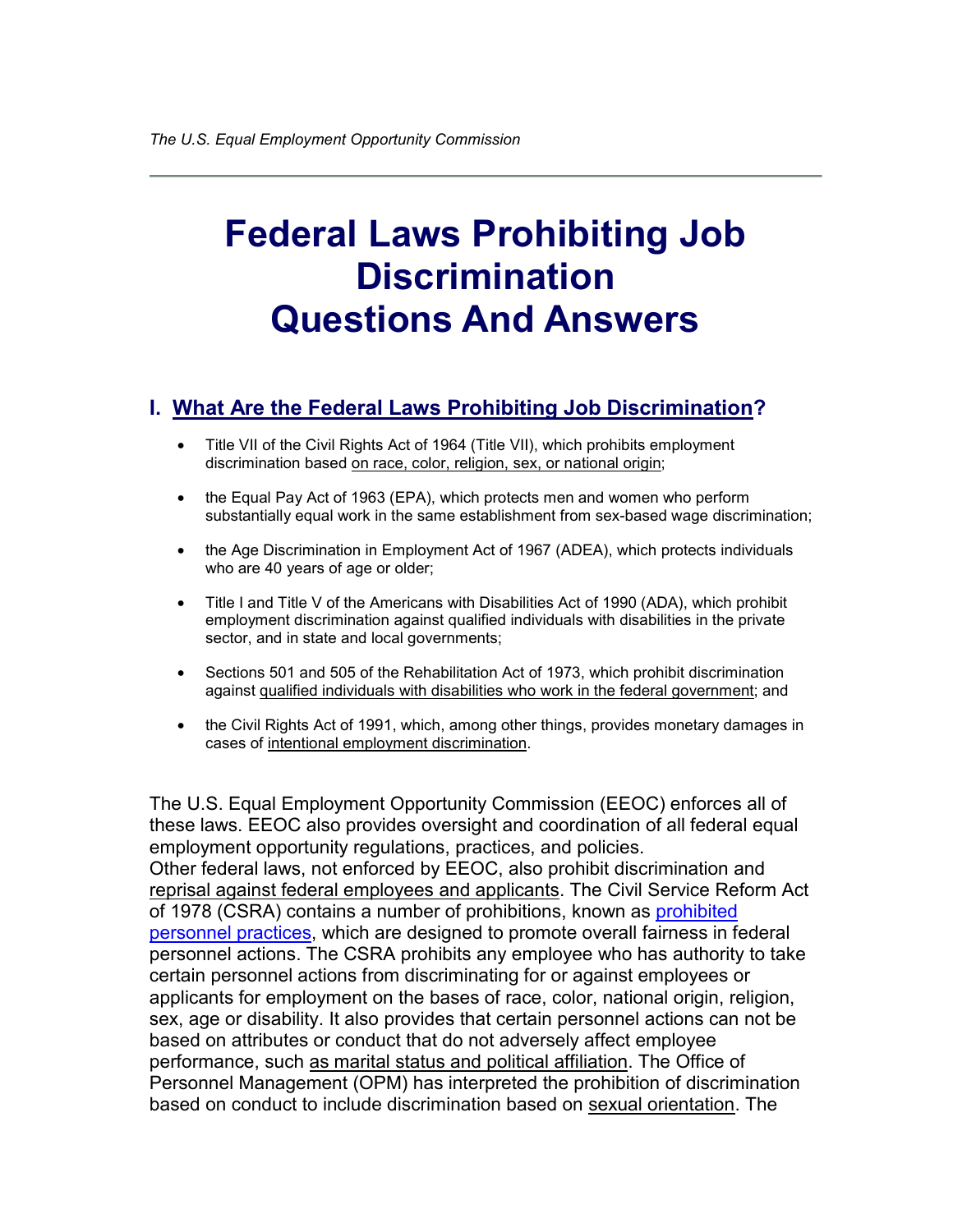CSRA also prohibits reprisal against federal employees or applicants for whistleblowing, or for exercising an appeal, complaint, or grievance right. The CSRA is enforced by the Office of Special Counsel (OSC) and the Merit System Protection Board (MSPB).

# **II. What Discriminatory Practices Are Prohibited by These Laws?**

Under Title VII, the ADA, and the ADEA, it is illegal to discriminate in any aspect of employment, including:

- hiring and firing;
- compensation, assignment, or classification of employees;
- transfer, promotion, layoff, or recall;
- job advertisements;
- recruitment;
- testing;
- use of organization facilities;
- training (formal or on-the-job) and apprenticeship programs;
- fringe benefits (awards);
- pay, retirement plans, and disability leave; or
- **other terms and conditions of employment**.

Discriminatory practices under these laws also include:

- harassment on the basis of race, color, religion, sex, national origin, disability, or age;
- retaliation against an individual for filing a claim of discrimination, participating in an investigation, or opposing discriminatory practices;
- employment decisions based on stereotypes or assumptions about the abilities, traits, or performance of individuals of a certain sex, race, age, religion, or ethnic group, or individuals with disabilities; and
- denying employment opportunities to a person because of marriage to, or association with, an individual of a particular race, religion, national origin, or an individual with a disability. Title VII also prohibits discrimination because of participation in schools or places of worship associated with a particular racial, ethnic, or religious group.

Employers are required to post notices to all employees advising them of their rights under the laws EEOC enforces and their right to be free from retaliation. Such notices must be accessible, as needed, to persons with visual or other disabilities that affect reading.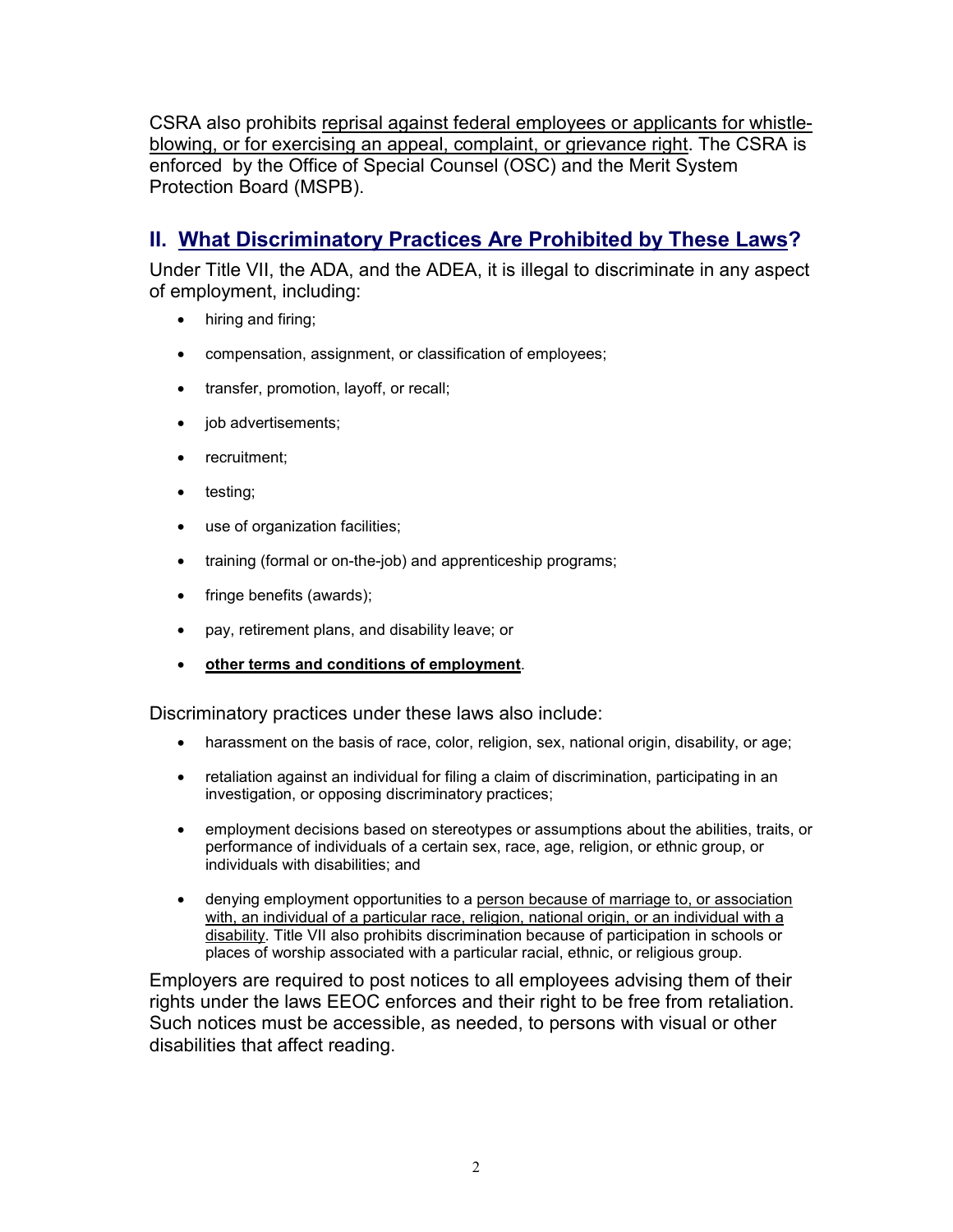# **III. What Other Practices Are Discriminatory Under These Laws?**

## **Title VII**

Title VII prohibits not only intentional discrimination, but also practices that have the effect of discriminating against individuals because of their race, color, national origin, religion, or sex.

## **National Origin Discrimination**

- It is illegal to discriminate against an individual because of birthplace, ancestry, culture, or linguistic characteristics common to a specific ethnic group.
- **A rule requiring that employees speak only English on the job may violate Title VII unless an employer shows that the requirement is necessary for conducting business**. If the employer believes such a rule is necessary, employees must be informed when English is required and the consequences for violating the rule.

## **Religious Accommodation**

• An employer is required to reasonably accommodate the religious belief of an employee or prospective employee, unless doing so would impose an undue hardship. (Undue hardship has been defined as having a significant impact on business operations where attempts have been made to fine alternatives allowing the employee's absense.)

## **Sex Discrimination**

Title VII's broad prohibitions against sex discrimination specifically cover:

- Sexual Harassment This includes practices ranging from direct requests for sexual favors to workplace conditions that create a hostile environment for persons of either gender, including same sex harassment. (The "hostile environment" standard also applies to harassment on the bases of race, color, national origin, religion, age, and disability.)
- Pregnancy Based Discrimination Pregnancy, childbirth, and related medical conditions must be treated in the same way as other temporary illnesses or conditions.

Additional rights are available to parents and others under the Family and Medical Leave Act (FMLA), which is enforced by the U.S. Department of Labor. For information on the FMLA, or to file an FMLA complaint, individuals should contact the nearest office of the Wage and Hour Division, Employment Standards Administration, U.S. Department of Labor. The Wage and Hour Division is listed in most telephone directories under U.S. Government, Department of Labor or at *http://www.dol.gov/esa/public/whd\_org.htm*.

## **Age Discrimination in Employment Act**

The ADEA's broad ban against age discrimination also specifically prohibits:

• statements or specifications in job notices or advertisements of age preference and limitations. An age limit may only be specified in the rare circumstance where age has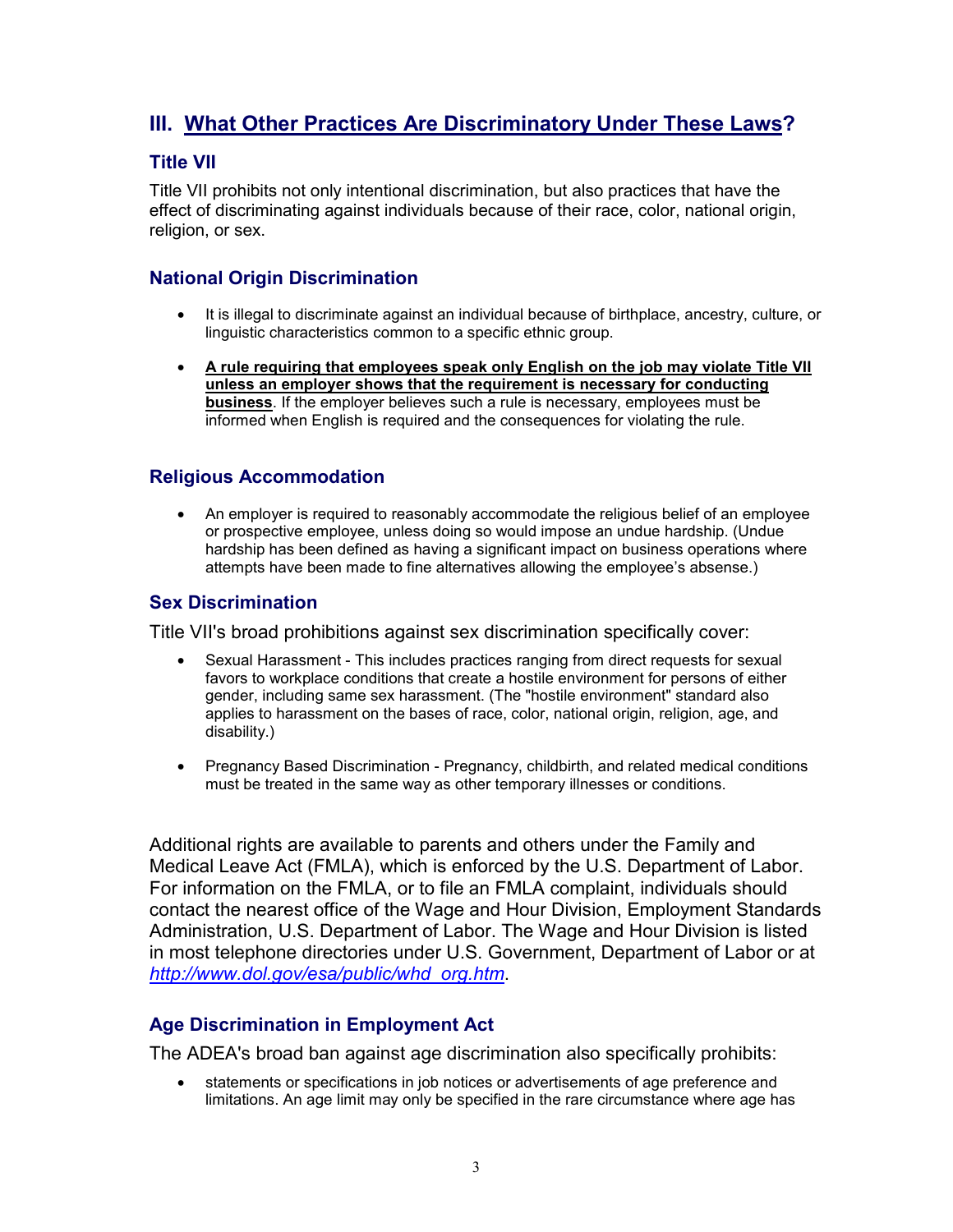been proven to be a *bona fide* occupational qualification (BFOQ) such as police, fire fighters, air traffic control technicians;

- discrimination on the basis of age by apprenticeship programs, including joint labormanagement apprenticeship programs; and
- denial of benefits to older employees. An employer may reduce benefits based on age only if the cost of providing the reduced benefits to older workers is the same as the cost of providing benefits to younger workers.

## **Equal Pay Act**

The EPA prohibits discrimination on the basis of sex in the payment of wages or benefits, where men and women perform work of similar skill, effort, and responsibility for the same employer under similar working conditions. Note that:

- Employers may not reduce wages of either sex to equalize pay between men and women.
- A violation of the EPA may occur where a different wage was/is paid to a person who worked in the same job before or after an employee of the opposite sex.
- A violation may also occur where a labor union causes the employer to violate the law.

### **Titles I and V of the Americans with Disabilities Act**

The ADA prohibits discrimination on the basis of disability in all employment practices. It is necessary to understand several important ADA definitions to know who is protected by the law and what constitutes illegal discrimination:

#### Individual with a Disability

An individual with a disability under the ADA is a person who has a physical or mental impairment that substantially limits one or more major life activities, has a record of such an impairment, or is regarded as having such an impairment. Major life activities are activities that an average person can perform with little or no difficulty such as walking, breathing, seeing, hearing, speaking, learning, and working.

#### Qualified Individual with a Disability

A qualified employee or applicant with a disability is someone who satisfies skill, experience, education, and other job-related requirements of the position held or desired, and who, with or without reasonable accommodation, can perform the essential functions of that position.

#### Reasonable Accommodation

Reasonable accommodation may include, but is not limited to, making existing facilities used by employees readily accessible to and usable by persons with disabilities; job restructuring; modification of work schedules; providing additional unpaid leave; reassignment to a vacant position; acquiring or modifying equipment or devices; adjusting or modifying examinations, training materials, or policies; and providing qualified readers or interpreters. Reasonable accommodation may be necessary to apply for a job, to perform job functions, or to enjoy the benefits and privileges of employment that are enjoyed by people without disabilities. An employer is not required to lower production standards to make an accommodation. An employer generally is not obligated to provide personal use items such as eyeglasses or hearing aids.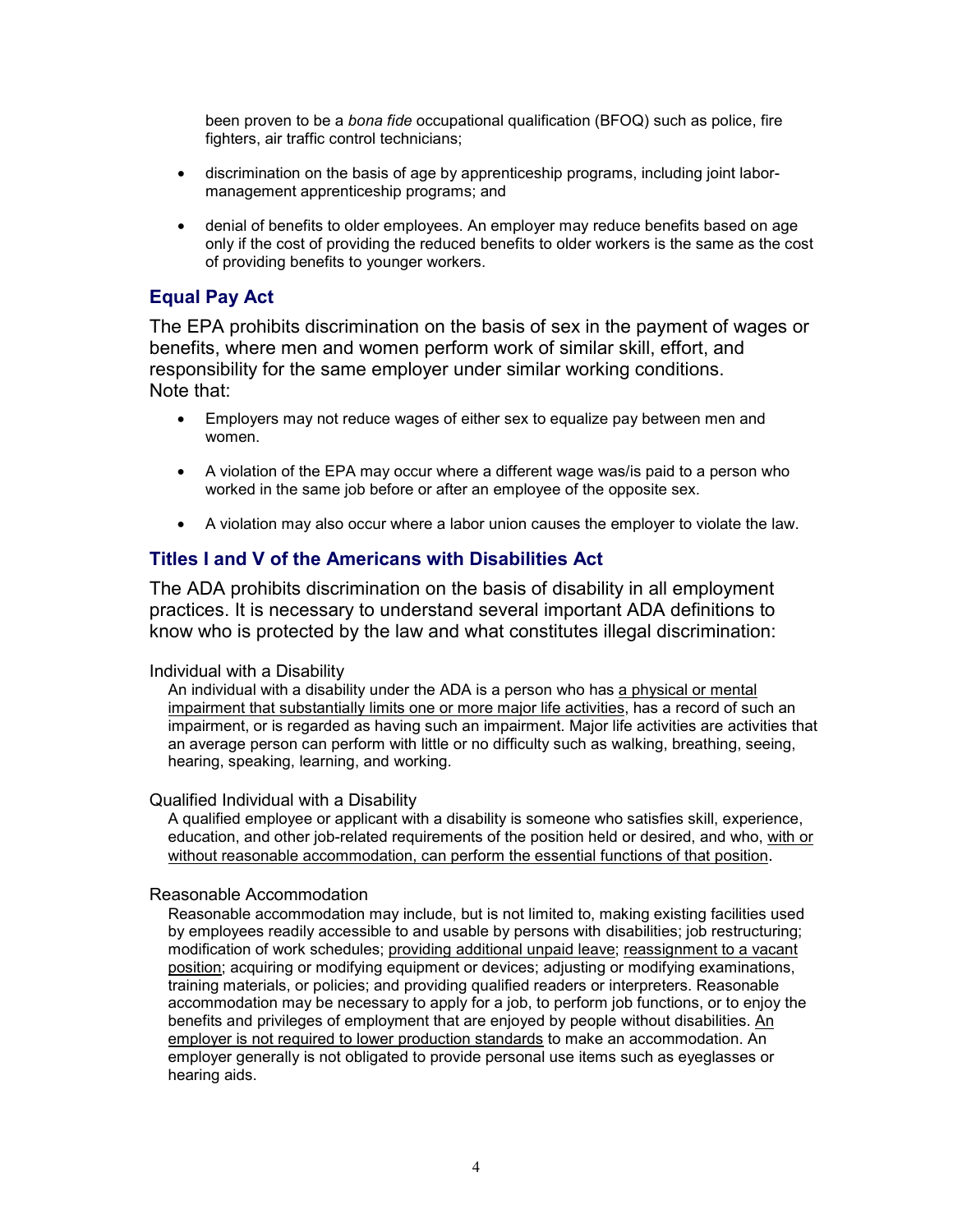Undue Hardship

An employer is required to make a reasonable accommodation to a qualified individual with a disability unless doing so would impose an undue hardship on the operation of the employer's business. Undue hardship means an action that requires significant difficulty or expense when considered in relation to factors such as a business' size, financial resources, and the nature and structure of its operation.

Prohibited Inquiries and Examinations

Before making an offer of employment, an employer may not ask job applicants about the existence, nature, or severity of a disability. Applicants may be asked about their ability to perform job functions. A job offer may be conditioned on the results of a medical examination, but only if the examination is required for all entering employees in the same job category. Medical examinations of employees must be job-related and consistent with business necessity.

## Drug and Alcohol Use

Employees and applicants currently engaging in the illegal use of drugs are not protected by the ADA when an employer acts on the basis of such use. Tests for illegal use of drugs are not considered medical examinations and, therefore, are not subject to the ADA's restrictions on medical examinations. Employers may hold individuals who are illegally using drugs and individuals with alcoholism to the same standards of performance as other employees.

# **The Civil Rights Act of 1991**

The Civil Rights Act of 1991 made major changes in the federal laws against employment discrimination enforced by EEOC. Enacted in part to reverse several Supreme Court decisions that limited the rights of persons protected by these laws, the Act also provides additional protections. The Act authorizes compensatory and punitive damages in cases of intentional discrimination, and provides for obtaining attorneys' fees and the possibility of jury trials. It also directs the EEOC to expand its technical assistance and outreach activities.

# **IV. Which Employers and Other Entities Are Covered by These Laws?**

Title VII and the ADA cover all private employers, state and local governments, and education institutions that employ 15 or more individuals (20 or more under the ADEA). Title VII, the ADEA, and the EPA also cover the federal government. In addition, the federal government is covered by Sections 501 and 505 of the Rehabilitation Act of 1973, as amended, which incorporate the requirements of the ADA. However, different procedures are used for processing complaints of federal discrimination. For more information on how to file a complaint of federal discrimination, contact the EEO office of the federal agency where the alleged discrimination occurred. The CSRA (not enforced by EEOC) covers most federal agency employees except employees of a government corporation (Postal Service, TVA), the Federal Bureau of Investigation, the Central Intelligence Agency, the Defense Intelligence Agency, the National Security Agency, and as determined by the President, any executive agency or unit thereof, the principal function of which is the conduct of foreign intelligence or counterintelligence activities, or the General Accounting Office.